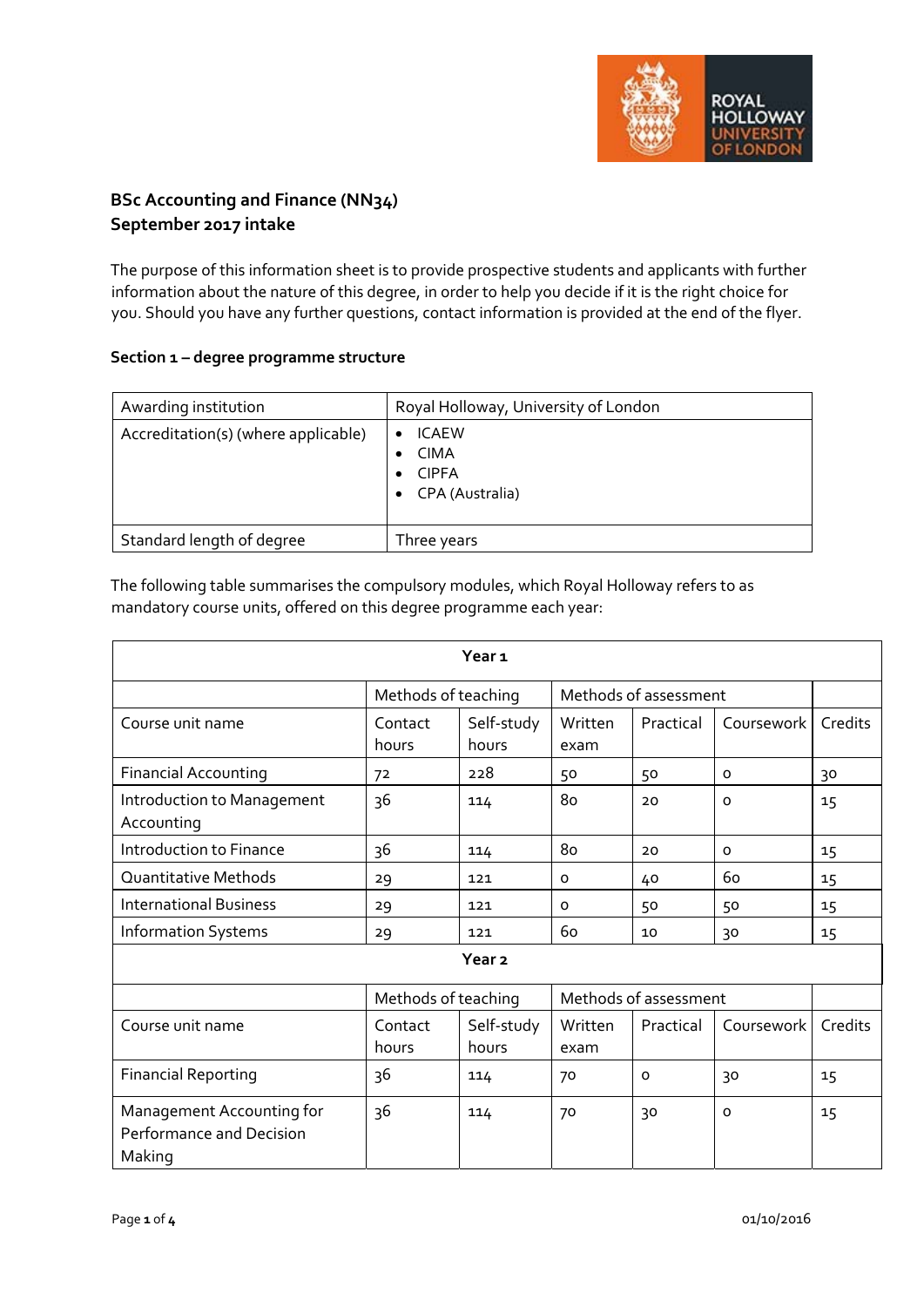

| Corporate Finance                                      | 38                  | 112                 | 70                    | $\Omega$  | 30         | 15      |
|--------------------------------------------------------|---------------------|---------------------|-----------------------|-----------|------------|---------|
| <b>Strategic Management</b>                            | 29                  | 121                 | O                     | 50        | 50         | 15      |
| <b>Managerial Economics</b>                            | 29                  | 121                 | 75                    | 5         | 20         | 15      |
| Employability                                          | 28                  | 122                 | 20                    | 40        | 40         | 15      |
| Year <sub>3</sub>                                      |                     |                     |                       |           |            |         |
|                                                        | Methods of teaching |                     | Methods of assessment |           |            |         |
| Course unit name                                       | Contact<br>hours    | Self-study<br>hours | Written<br>exam       | Practical | Coursework | Credits |
| <b>Advanced Financial Reporting</b>                    | 38                  | 112                 | 70                    | $\Omega$  | 30         | 15      |
| Management Accounting for<br><b>Strategic Analysis</b> | 38                  | 112                 | 70                    | $\circ$   | 30         | 15      |
|                                                        |                     |                     |                       |           |            |         |
| <b>Investment Management</b>                           | 38                  | 112                 | 70                    | $\Omega$  | 30         | 15      |

In addition to these mandatory course units, there will be a number of optional course units available during the course of your degree. The following table lists a selection of optional course units that are likely to be available. Please note that although the College will keep changes to a minimum, new units may be offered or existing units may be withdrawn, for example, in response to a change in staff. You will be informed if any significant changes need to be made.

| Year 1                                                                           | Year <sub>2</sub>                   | Year <sub>3</sub>                                           |
|----------------------------------------------------------------------------------|-------------------------------------|-------------------------------------------------------------|
| <b>Business Law</b>                                                              | <b>Audit and Assurance</b>          | Communication and<br>Impression Management in<br>Accounting |
| <b>Economic and Social</b><br><b>Foundations of Sustainable</b><br>Organisations | Principles of UK Taxation           | Taxation: Economics, Policy<br>and Practice                 |
| Markets and Consumption                                                          | Marketing Strategy in Context       | <b>International Financial</b><br>Reporting                 |
|                                                                                  | Digital Marketing                   | Contemporary issues in<br>Accounting and Finance            |
|                                                                                  | <b>Operations Management</b>        | Dissertation                                                |
|                                                                                  | <b>Multinational Enterprise</b>     | <b>Global Marketing</b>                                     |
|                                                                                  | The Global Economy                  | <b>Advertising and Promotions</b>                           |
|                                                                                  | Fundamentals of<br>Entrepreneurship | Project Management                                          |
|                                                                                  |                                     | <b>Business Data Analytics</b>                              |
|                                                                                  |                                     | <b>Enterprise Systems</b><br>Management                     |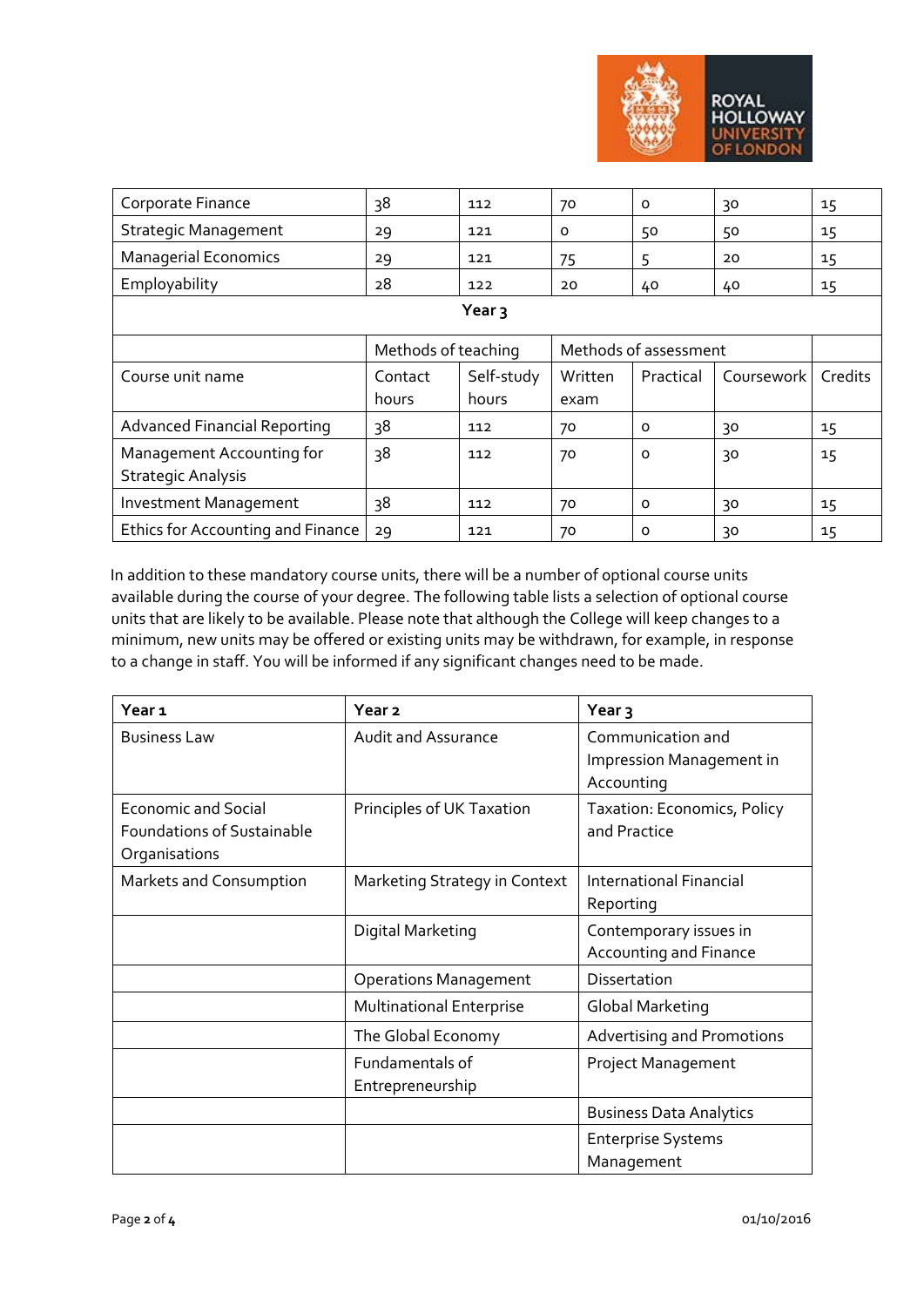

|  | <b>Emerging Markets</b>      |
|--|------------------------------|
|  | <b>Asia Pacific Business</b> |
|  | <b>European Business</b>     |
|  | Corporate Governance         |
|  | Corporate Entrepreneurship   |

As part of your degree programme you may be required to complete a course to develop your study skills, for example a course in academic writing skills. Courses such as these often do not carry credit but passing the course may be a requirement to progress to the next year of study.

#### **Section 2 – degree programme costs**

| H/EU tuition fee 2017/18*         | £9,250           |
|-----------------------------------|------------------|
| Overseas tuition fee<br>2017/18** | £15,600          |
| Other essential costs             | No further costs |

\*Tuition fees for UK and EU nationals starting a degree in the academic year 2017/18 will be £9,250 for that year. This amount is subject to the UK Parliament approving a change to fee and loan regulations that has been proposed by the UK Government. In the future, should the proposed changes to fee and loan regulations allow it, Royal Holloway reserves the right to increase tuition fees for UK and EU nationals annually. If relevant UK legislation continues to permit it, Royal Holloway will maintain parity between the tuition fees charged to UK and EU students for the duration of their degree studies.

\*\* Royal Holloway reserves the right to increase tuition fees for overseas fee paying students annually. Tuition fees are unlikely to rise more than 5% each year.

For further information on tuition fees please see Royal Holloway's Terms & Conditions .

\*\*\*These estimated costs relate to studying this particular degree programme at Royal Holloway. Costs, such as accommodation, food, books and other learning materials and printing etc., have not been included, and further information regarding these can be found on our website.

#### **Section 3 – useful vocabulary**

We understand some of the terminology used in this document may be new to you, and may differ from that used by other universities. To help with this, we have provided a brief description for some of the most important terminology:

*Degree programme* – Also referred to as 'degree course' or simply 'course', these terms refer to the qualification you will be awarded upon successful completion of your studies.

*Course unit* – Also referred to as 'module', this refers to the individual units you will study each year to complete your degree programme. Undergraduate degrees at Royal Holloway comprise four full units, or a combination of full and half units, to the value of 120 credits per year. Mandatory course units must be taken by every student on the relevant degree programme. Some of these mandatory course units must be passed for progression or a particular degree title. On some degree programmes a certain number of optional course units must be passed for a particular degree title. *H/EU* – Different categories of students pay different levels of tuition fees. H/EU stands for students with Home or European Union fee status.